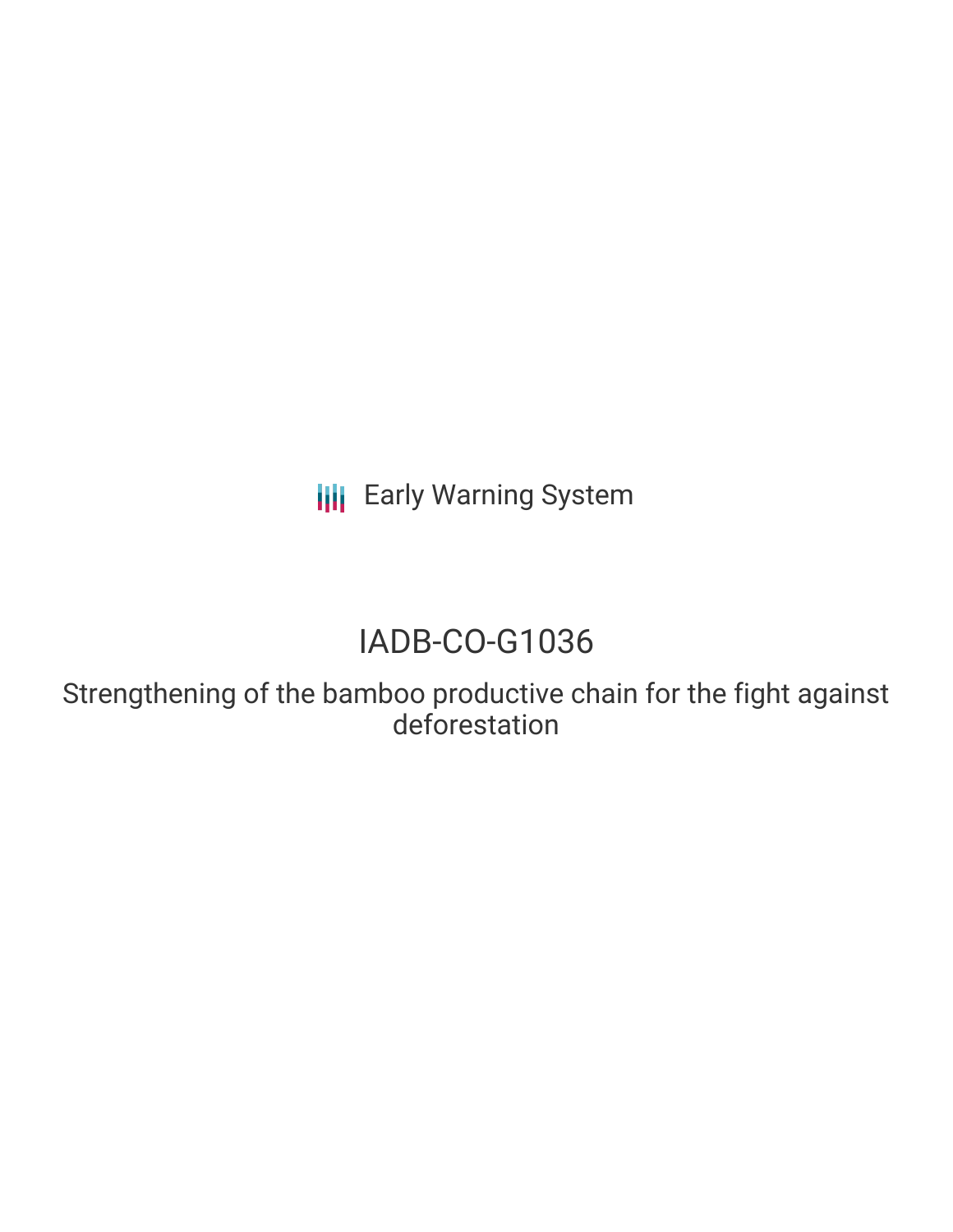

### **Quick Facts**

| <b>Countries</b>               | Colombia                               |
|--------------------------------|----------------------------------------|
| <b>Financial Institutions</b>  | Inter-American Development Bank (IADB) |
| <b>Status</b>                  | Proposed                               |
| <b>Bank Risk Rating</b>        | C                                      |
| <b>Borrower</b>                | Government of Colombia                 |
| <b>Sectors</b>                 | Agriculture and Forestry               |
| <b>Investment Type(s)</b>      | Grant                                  |
| <b>Investment Amount (USD)</b> | $$1.50$ million                        |
| <b>Grant Amount (USD)</b>      | $$1.50$ million                        |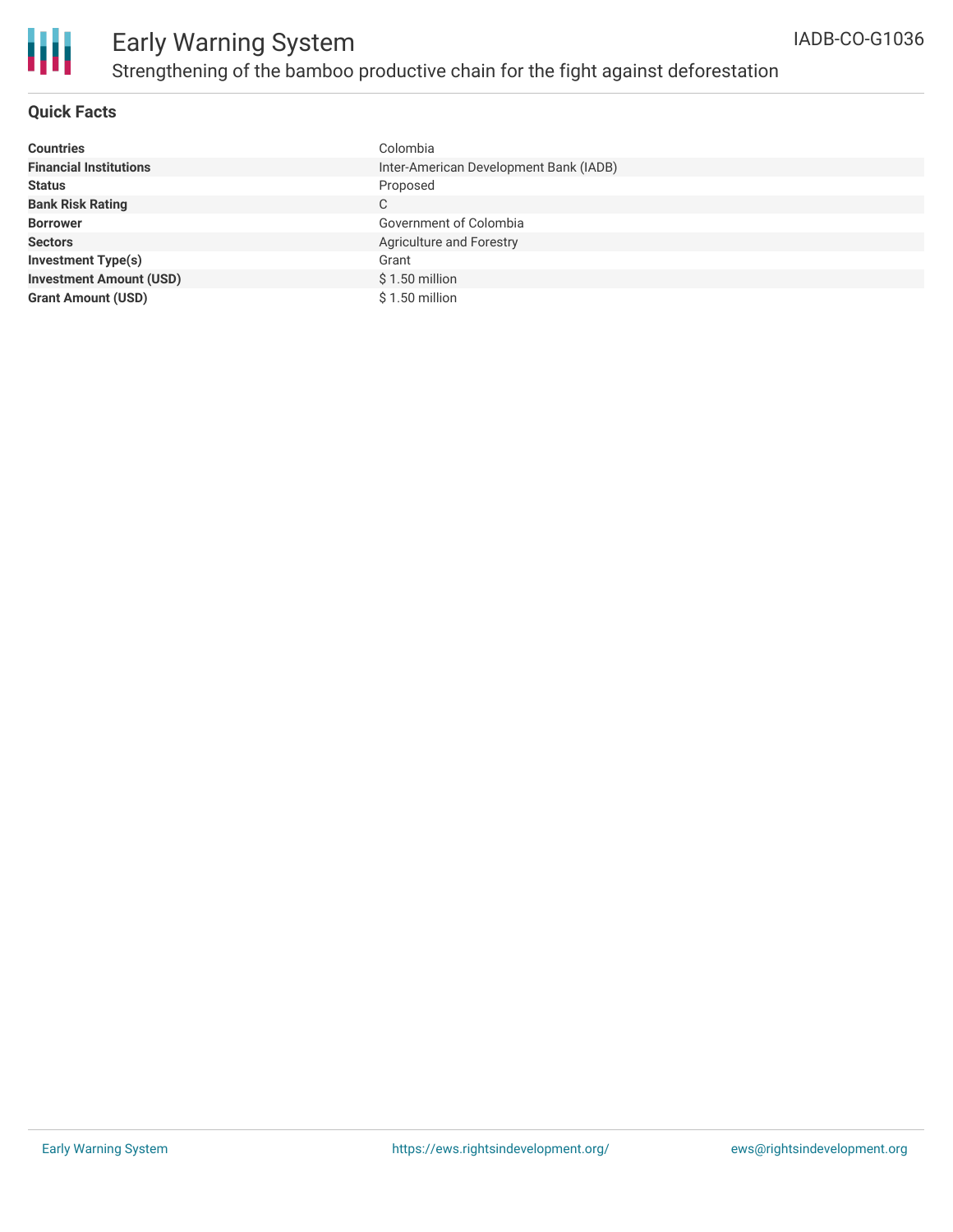

### **Project Description**

Strengthening of the bamboo production chain, through the conservation and sustainable use of natural plantations to reduce greenhouse gases.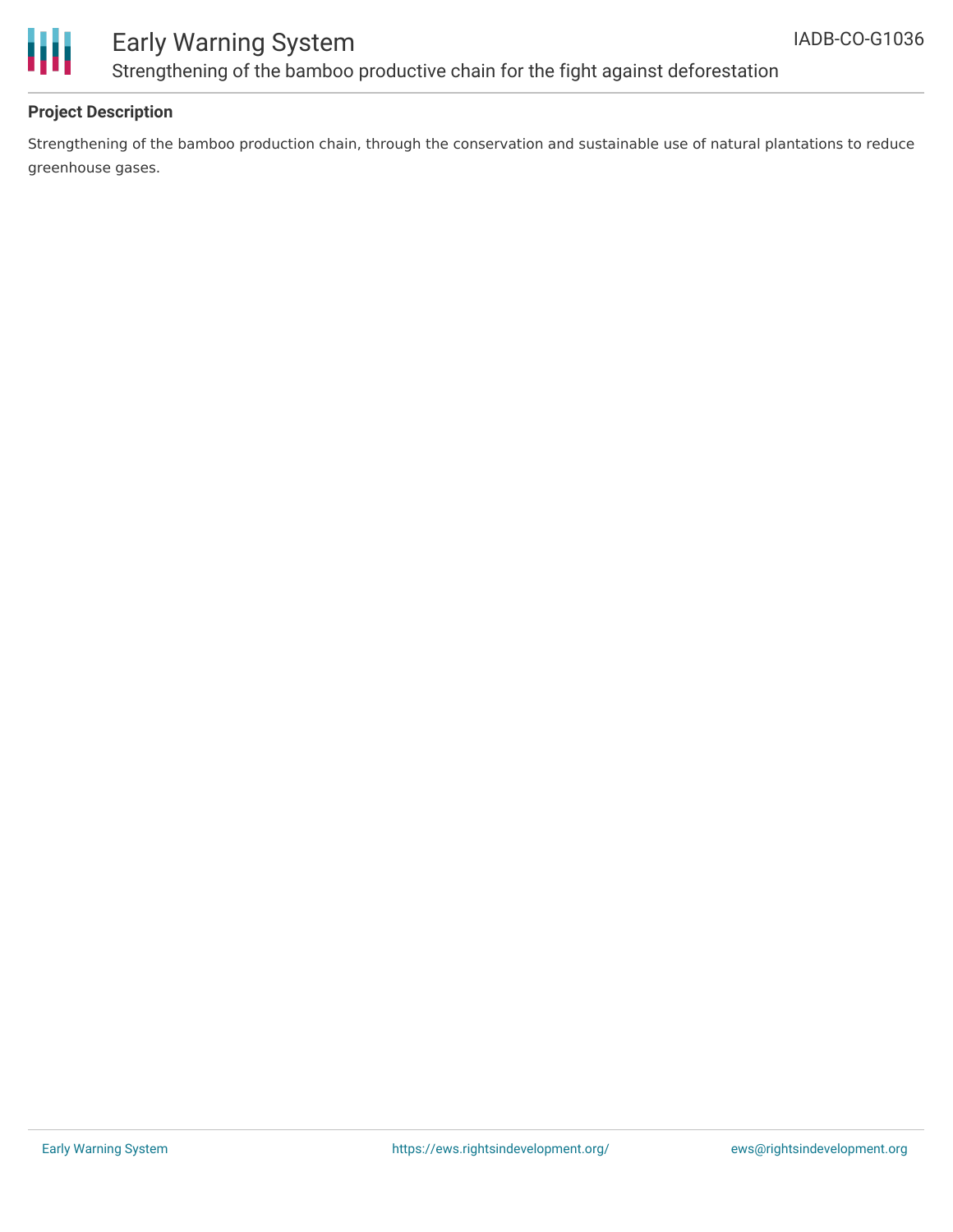

#### **Investment Description**

• Inter-American Development Bank (IADB)